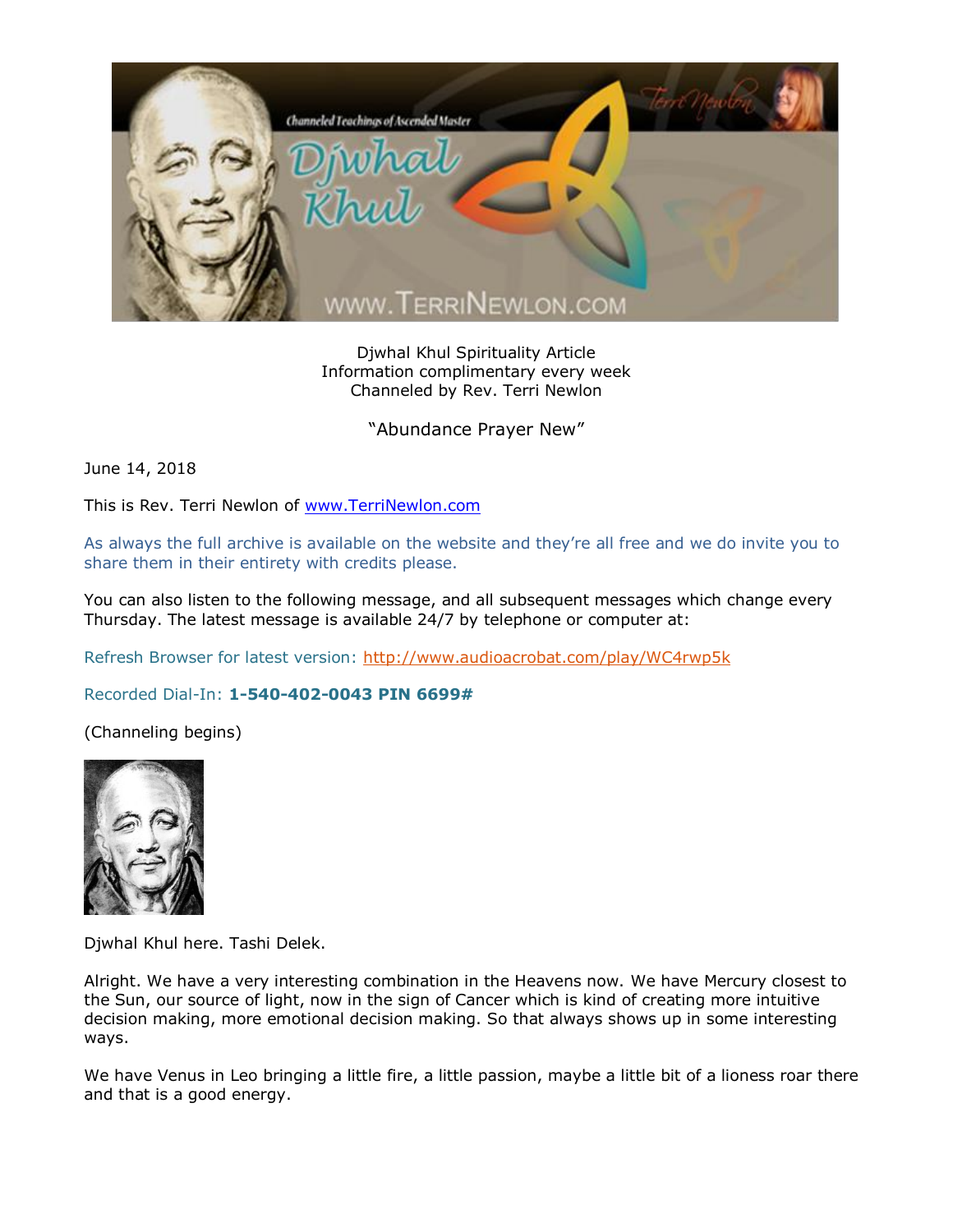We will have Neptune going retrograde soon in what I call psychic Pisces and then we will have Mars going retrograde in Aquarius which is more of a kind of humanitarian energy. Mars is actually morphing more from a male war planet association into something more almost gender neutral really or slightly more toward feminine as well. And that is really a reflection of Humanity's progression.

So we're in a time period of the Feminine Power rising as a Divine Feminine Power. I do suggest that you call upon Three Star One. We do have a [glossary](http://www.terrinewlon.com/glossary.php) on the website if you are not sure who she is or any of the other ones I mention, you can go there and look. I think Navigate towards the bottom of the page and look for the word ["Glossary"](http://www.terrinewlon.com/glossary.php).

So one of the things that is enhanced quite strongly is Service. And those of you that serve Humanity are here, become a better person, making the world a better place, helping animals, helping nature, just in general raising consciousness.

I have developed sort of an Abundance prayer that I think fits most of you. If not, you can certainly change a few words or whatever you want to do with it. It will be yours to play with. So this is it.

Dear One Source of Everything, Bless me as I serve your glorious Creation. Give me more with which to serve. Keep your divine guidance upon me. Protect me and keep me safe always. Use me to create and spread Joy. Show me a Life of abundance. Sustain me in your everlasting Love. God bestow upon me a prosperous life.

Alright Dear Ones. As always thank you and my love to you,

## *Djwhal Khul*

Channeled by Rev. Terri Newlon [www.TerriNewlon.com](http://www.terrinewlon.com/)

Follow Djwhal Khul on Twitter!<http://twitter.com/DKupdate>

Join Terri on Facebook<http://www.facebook.com/terri.newlon>

Join our e-newsletter<http://terrinewlon.com/>

Training for Modern Mystics Channeled Teachings for Everyday Spirituality Online Resource for Personal and Spiritual Growth [www.TerriNewlon.com](http://www.terrinewlon.com/)

(Spirituality Article, Transcribed by Micheline Ralet)

About Reverend Terri:

Terri Newlon is a world renowned spiritual teacher and conscious voice channel for Ascended Master Djwhal Khul. Djwhal Khul has worked through numerous channels, including Madam H.P. Blavatsky and Alice A. Bailey, and is well known to spiritual students. His work through Terri began in 1980 when she studied under Janet McClure and The Tibetan Foundation, Inc., and has resulted in an extensive online global support system of practical spiritual teachings.

She is also a gifted health Empath and has trained thousands of mediums and psychics. One of her